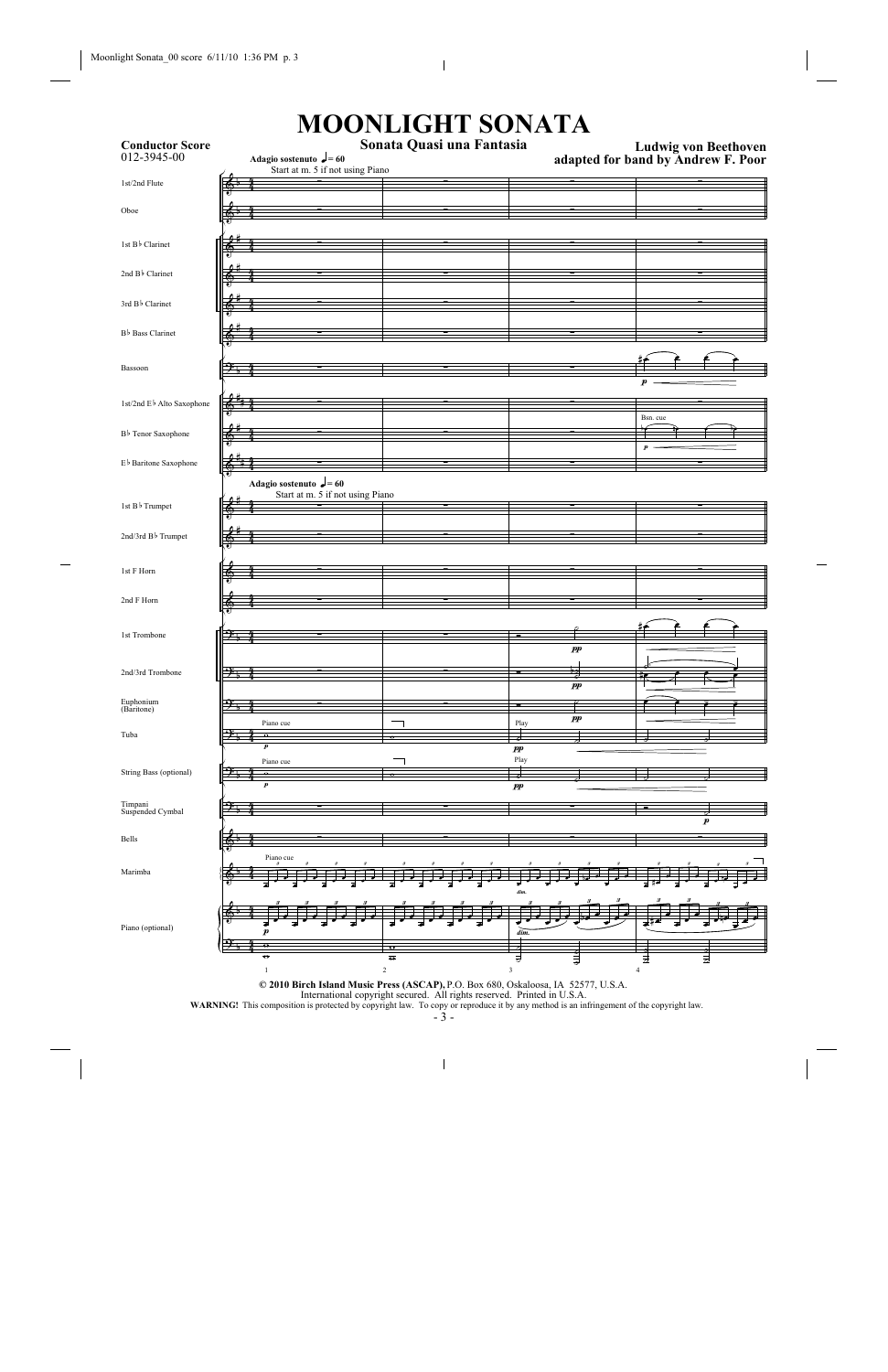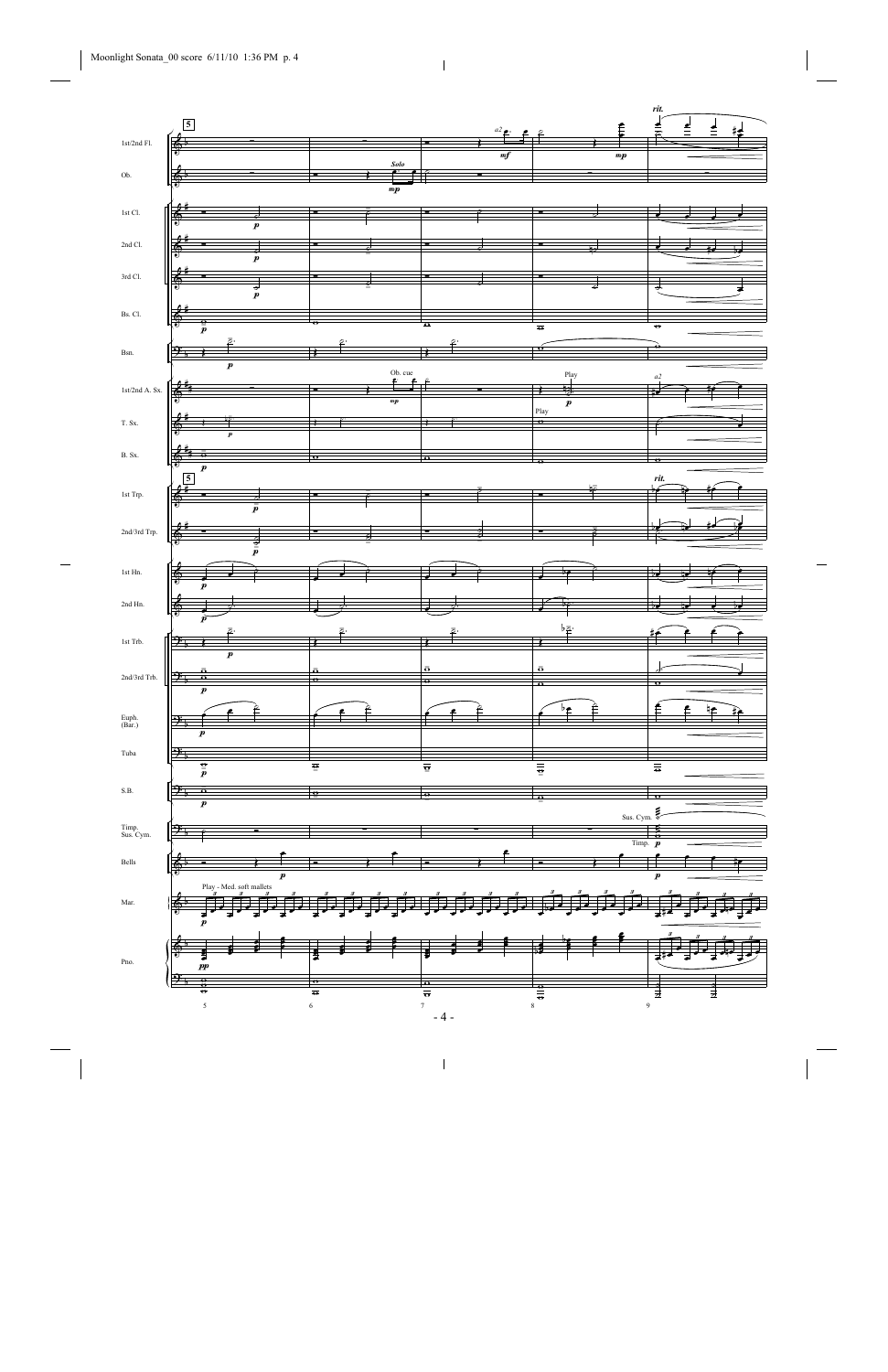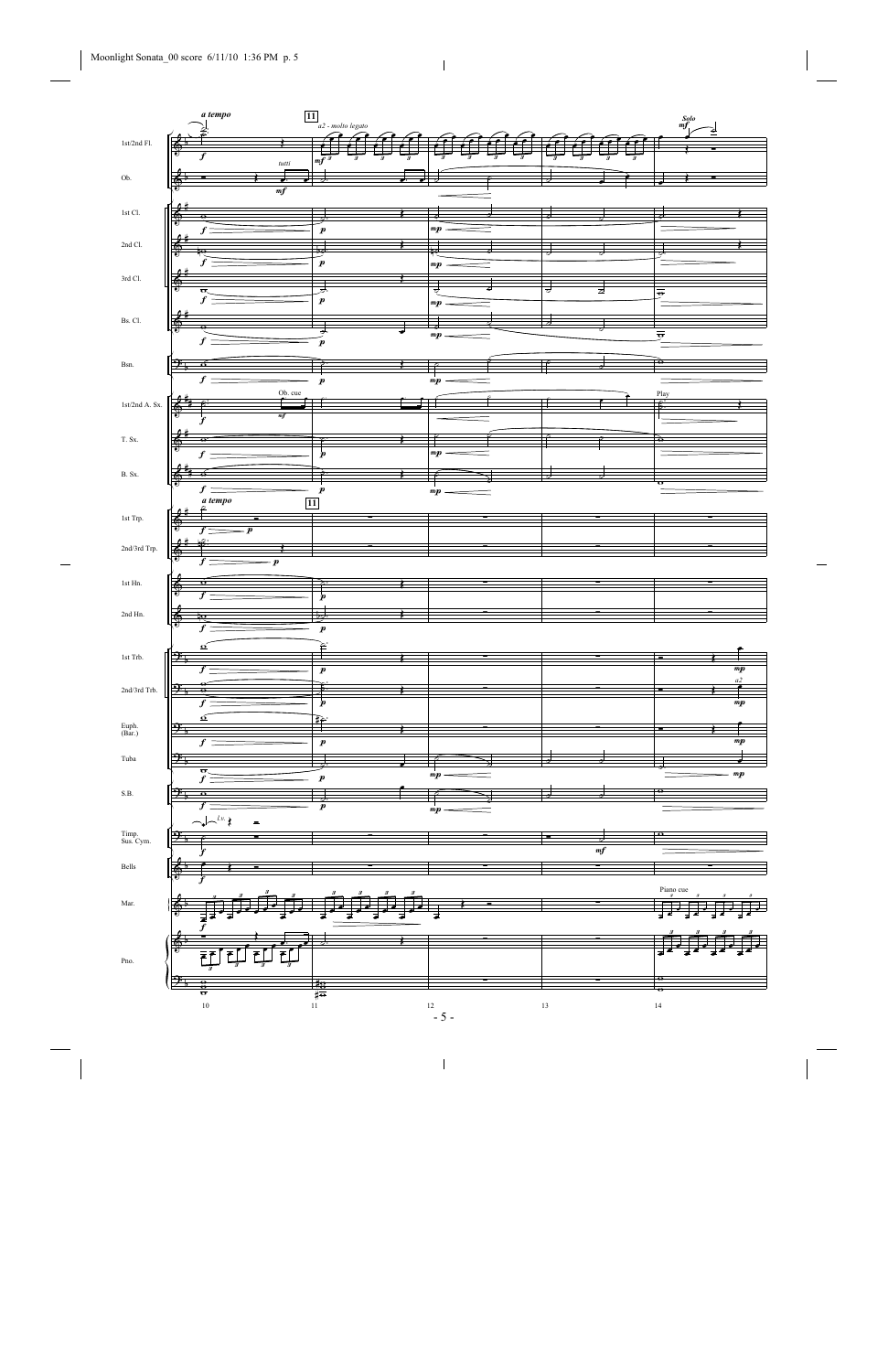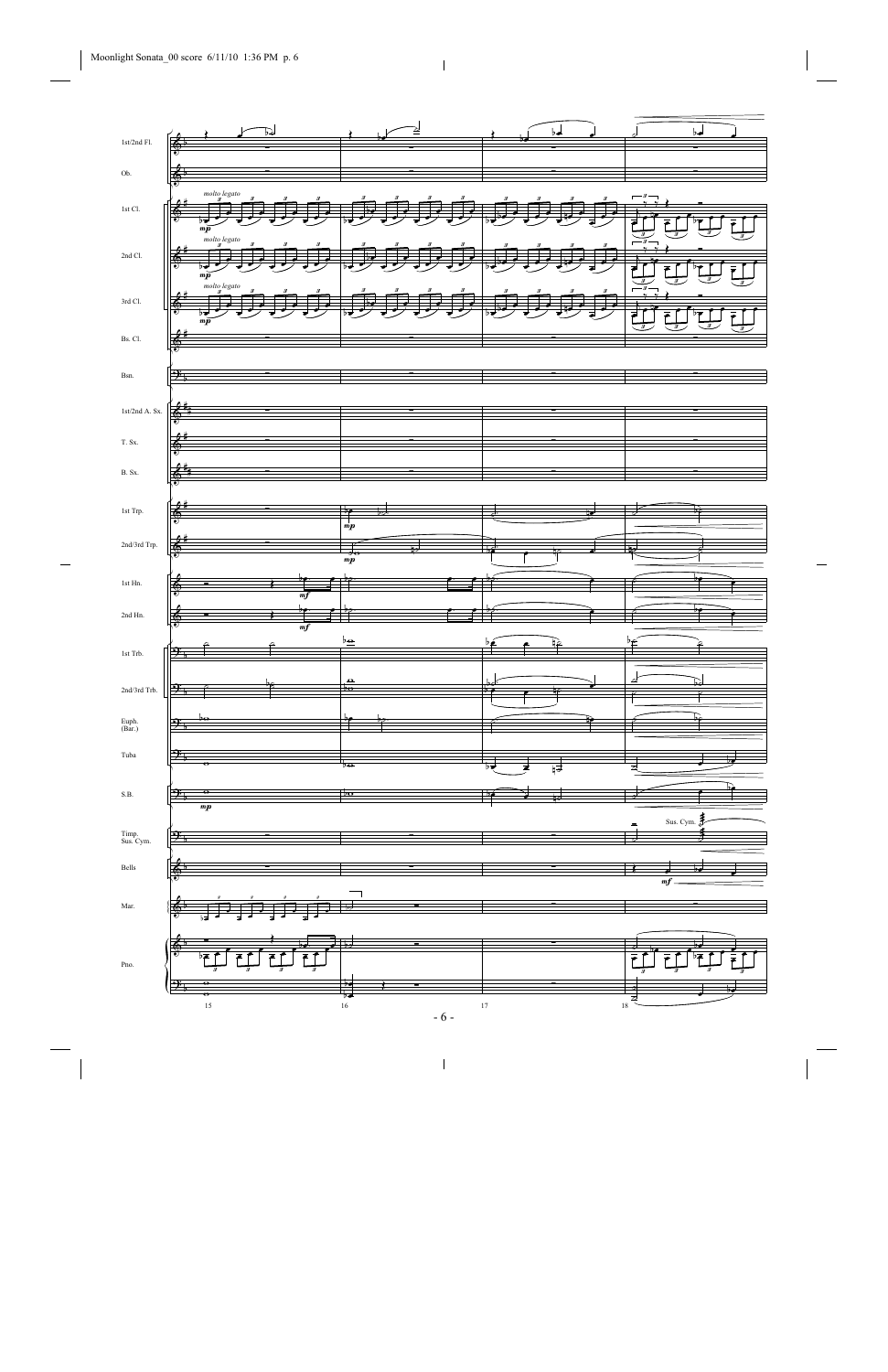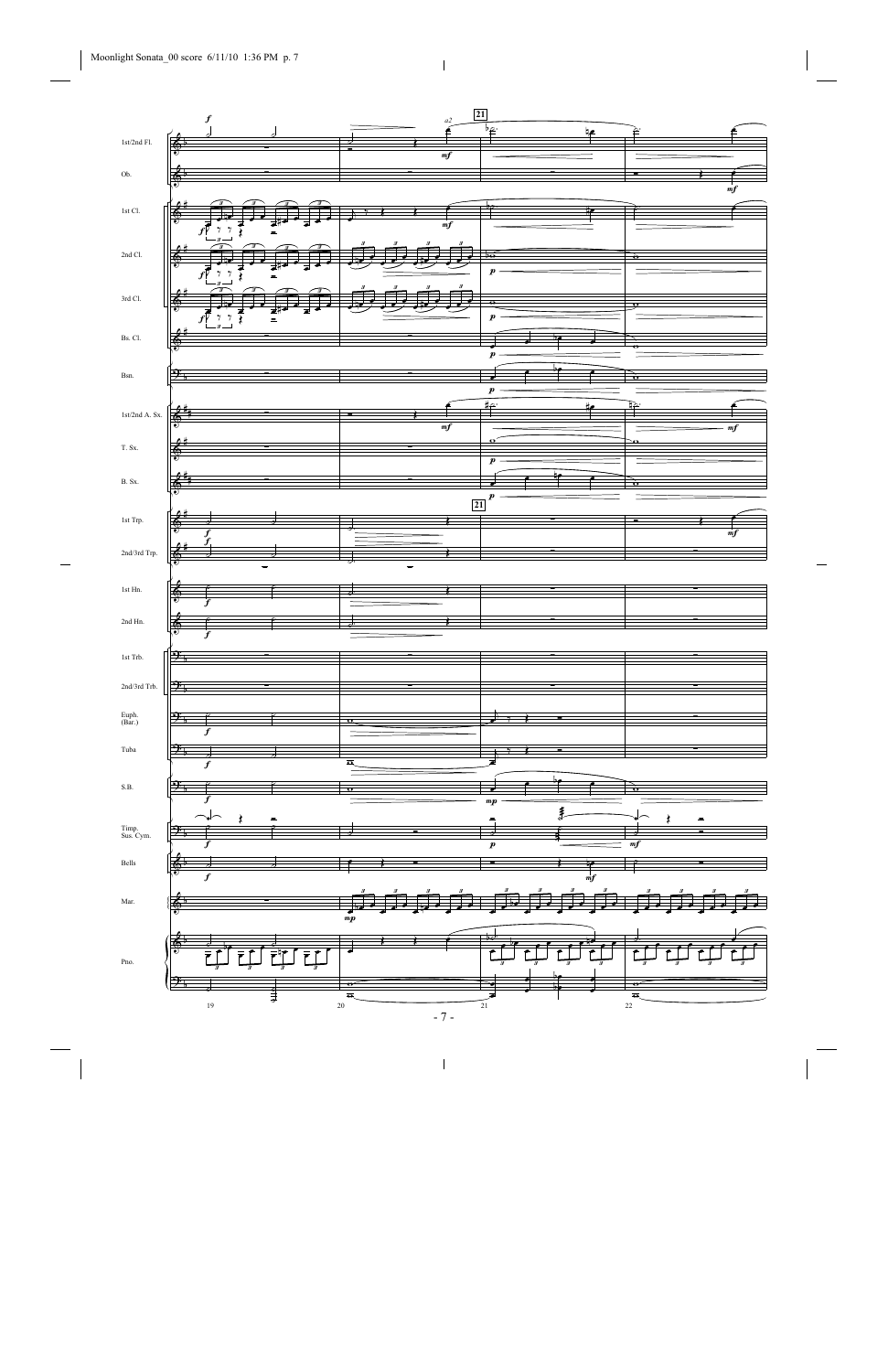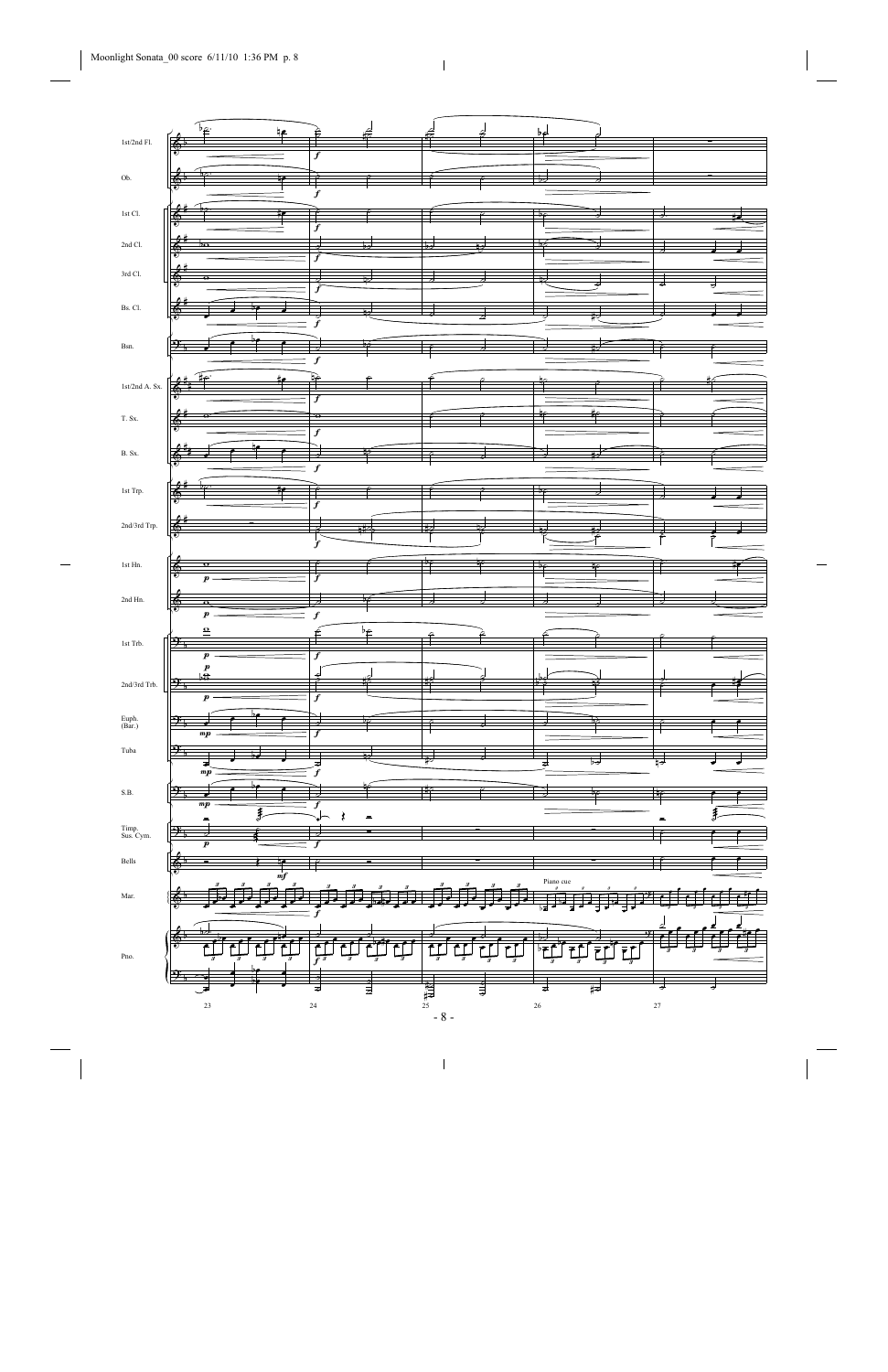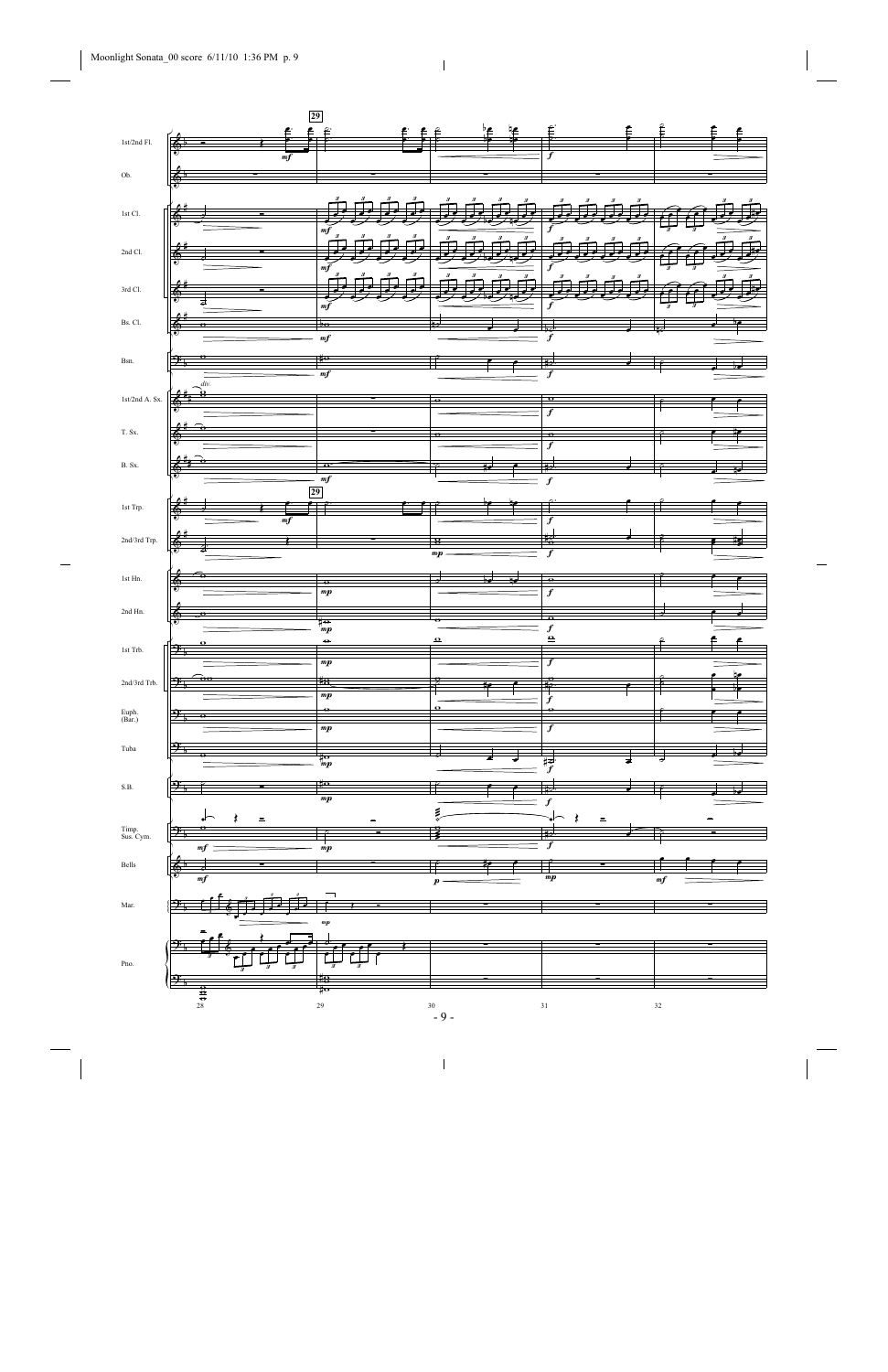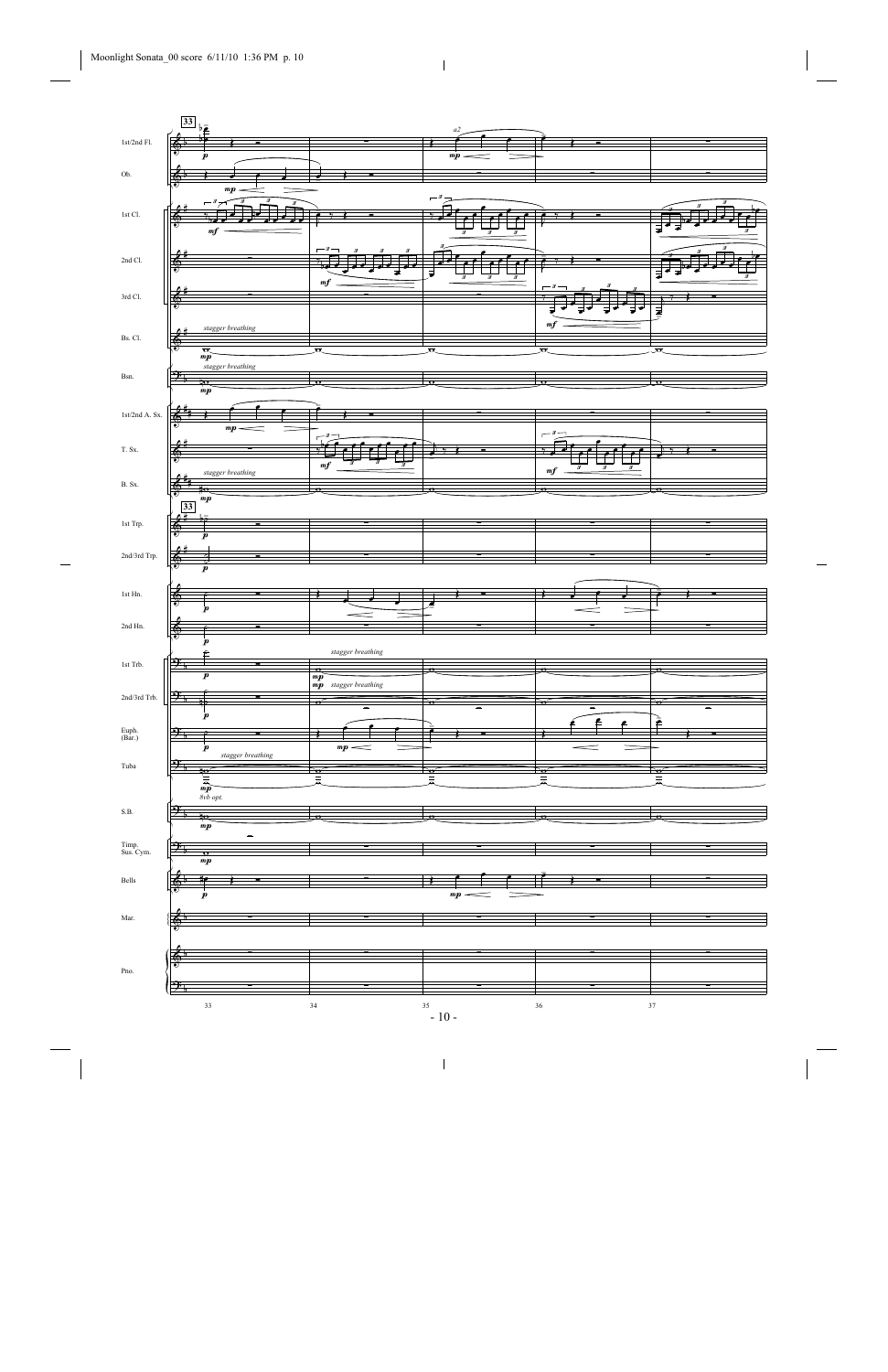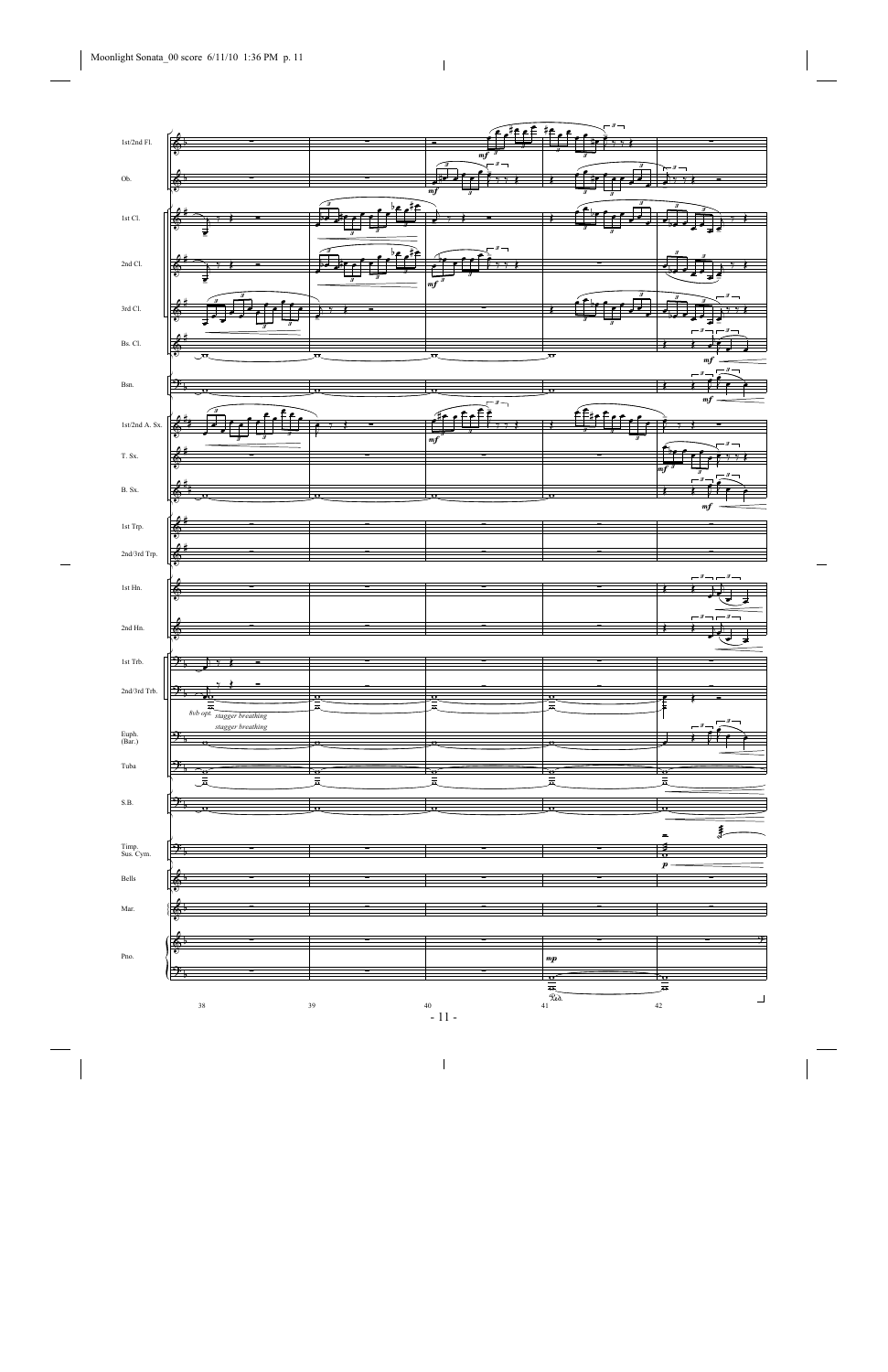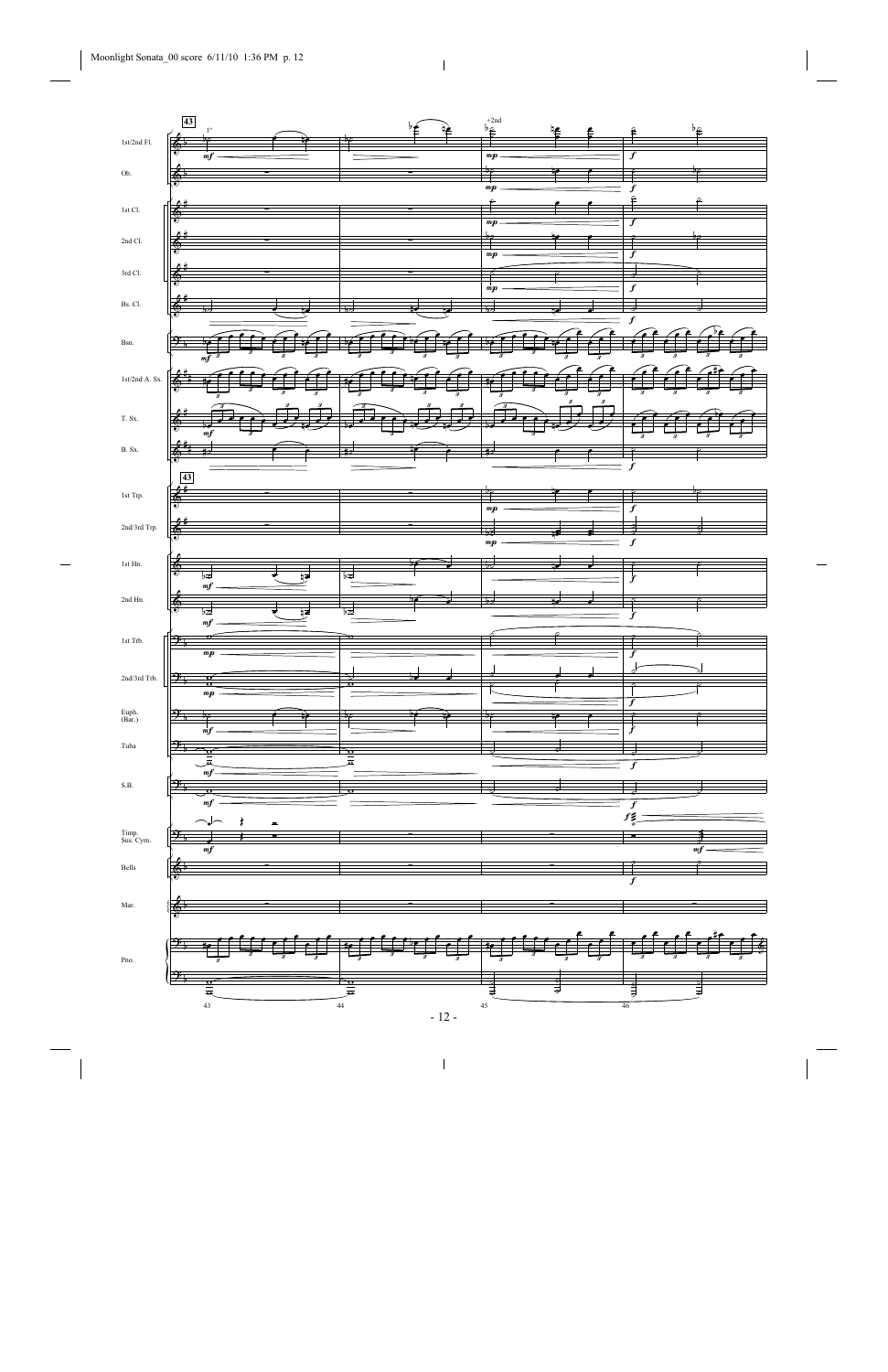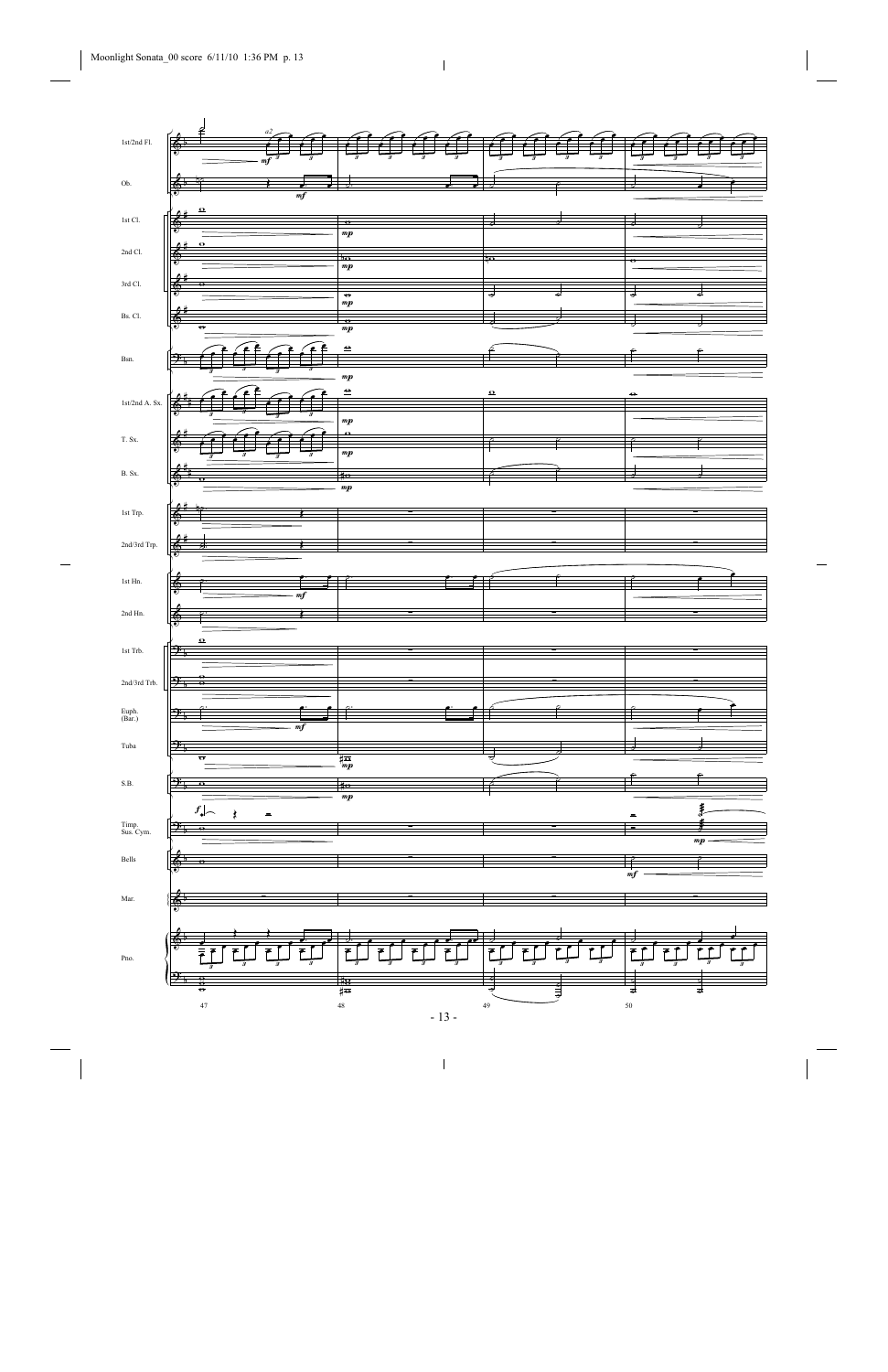

- 14 -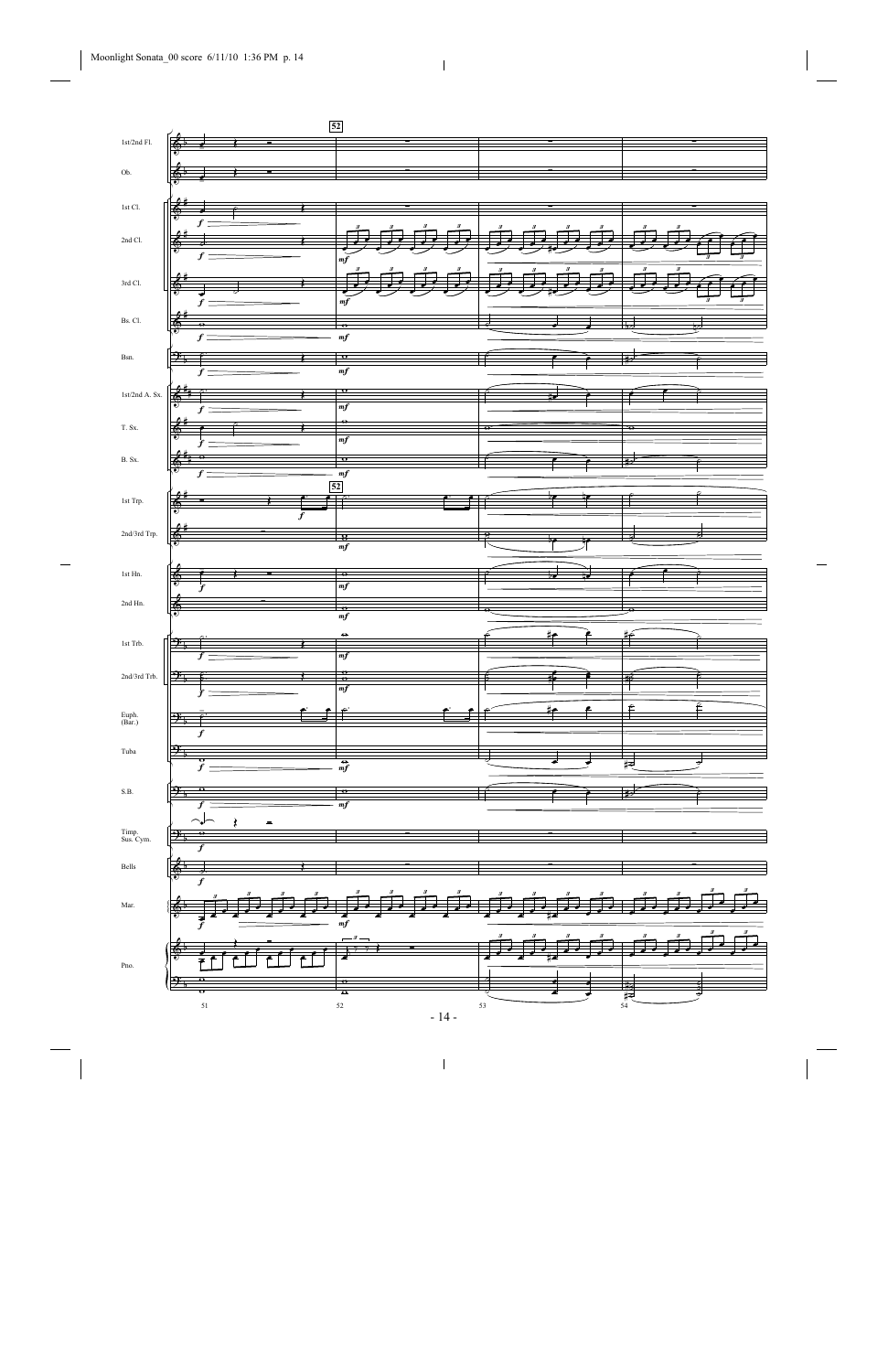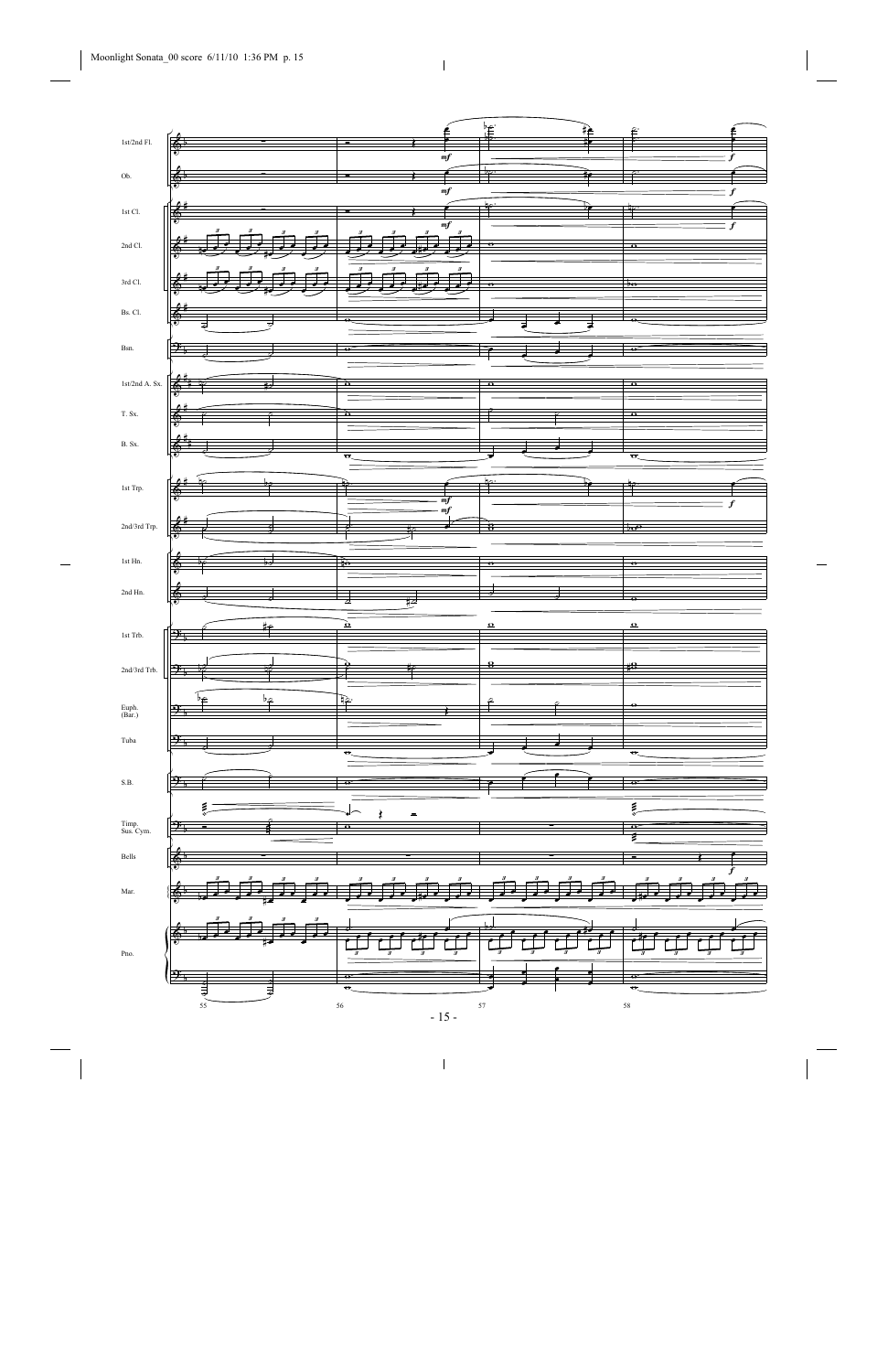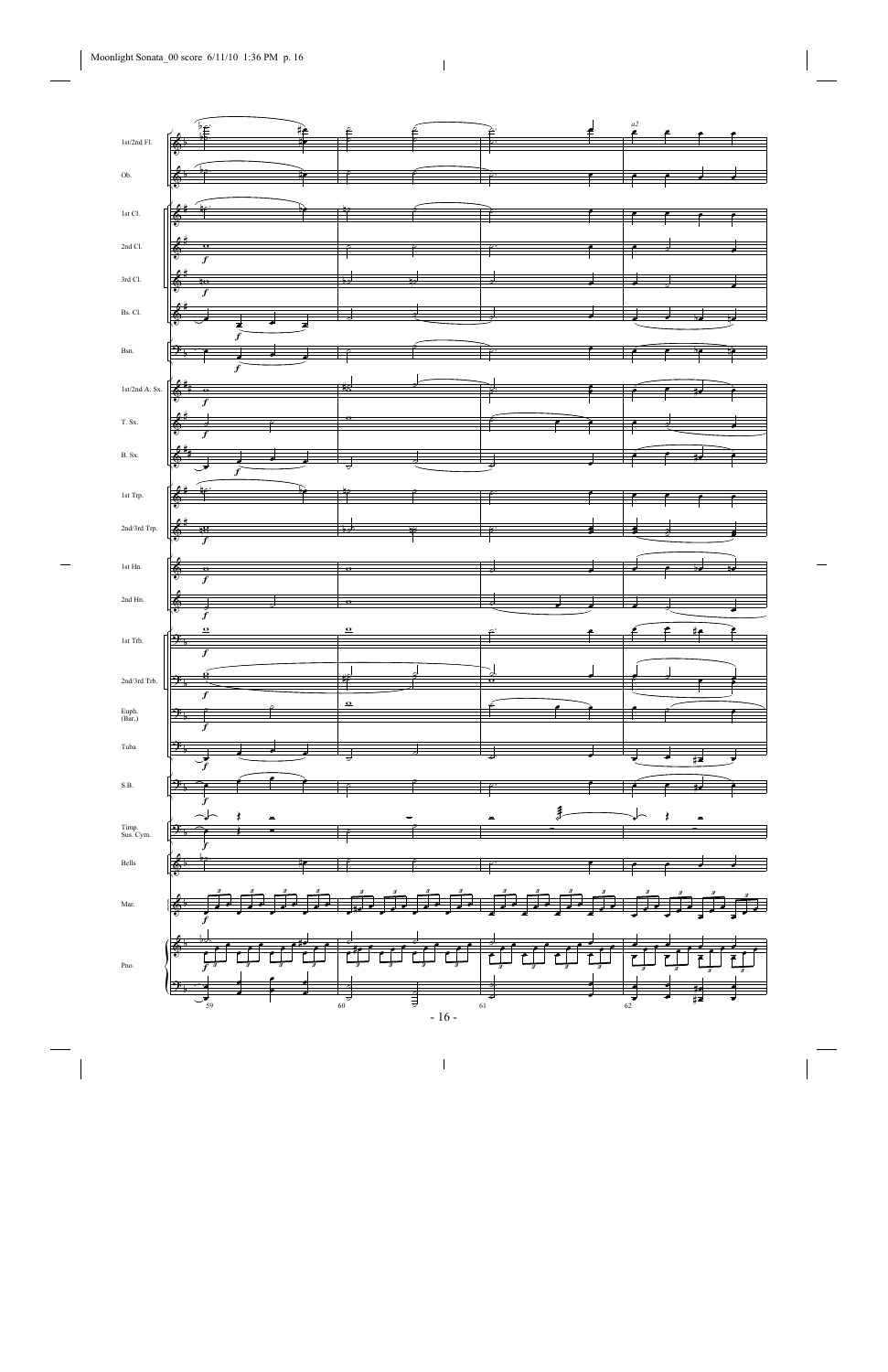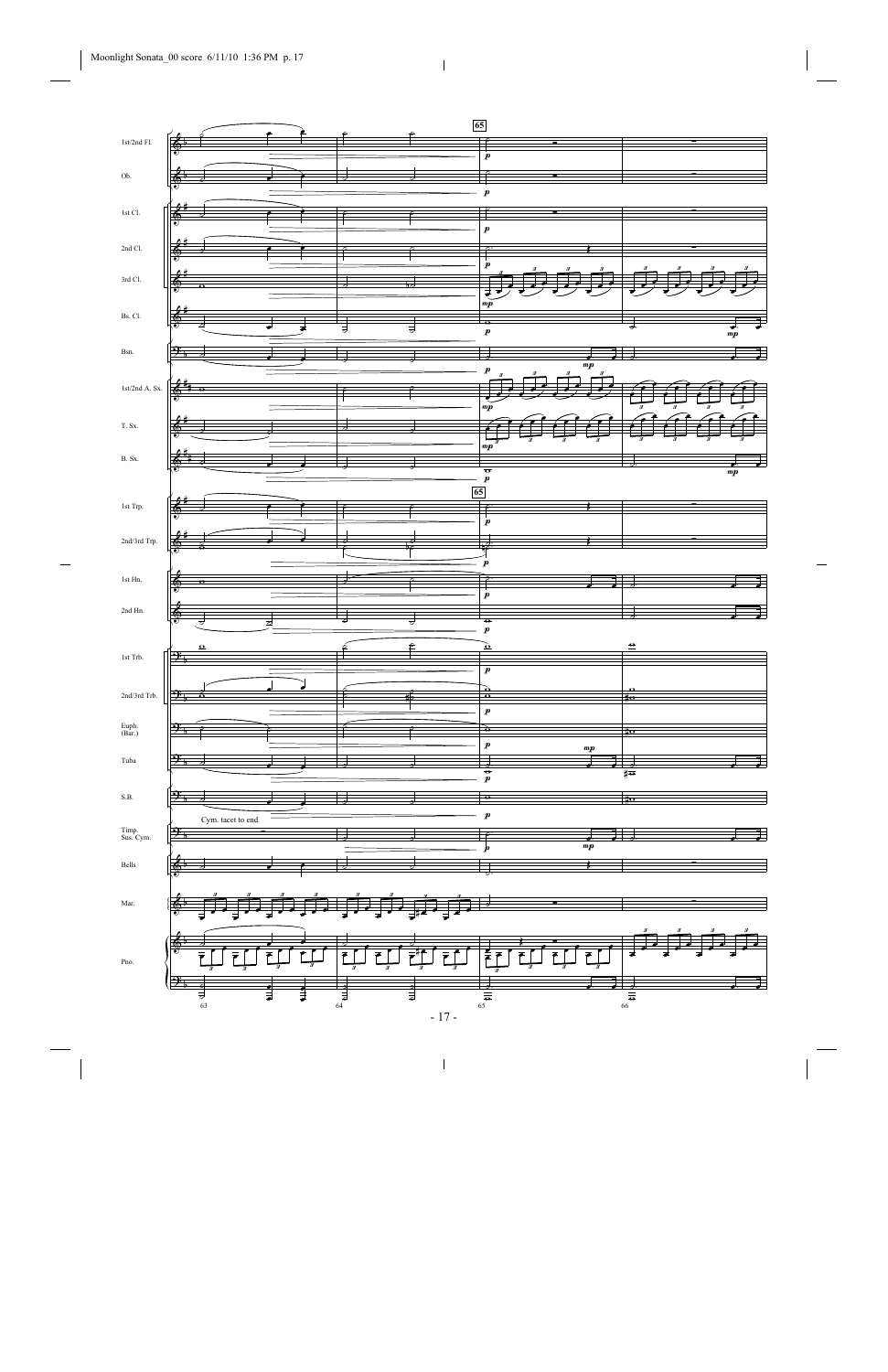